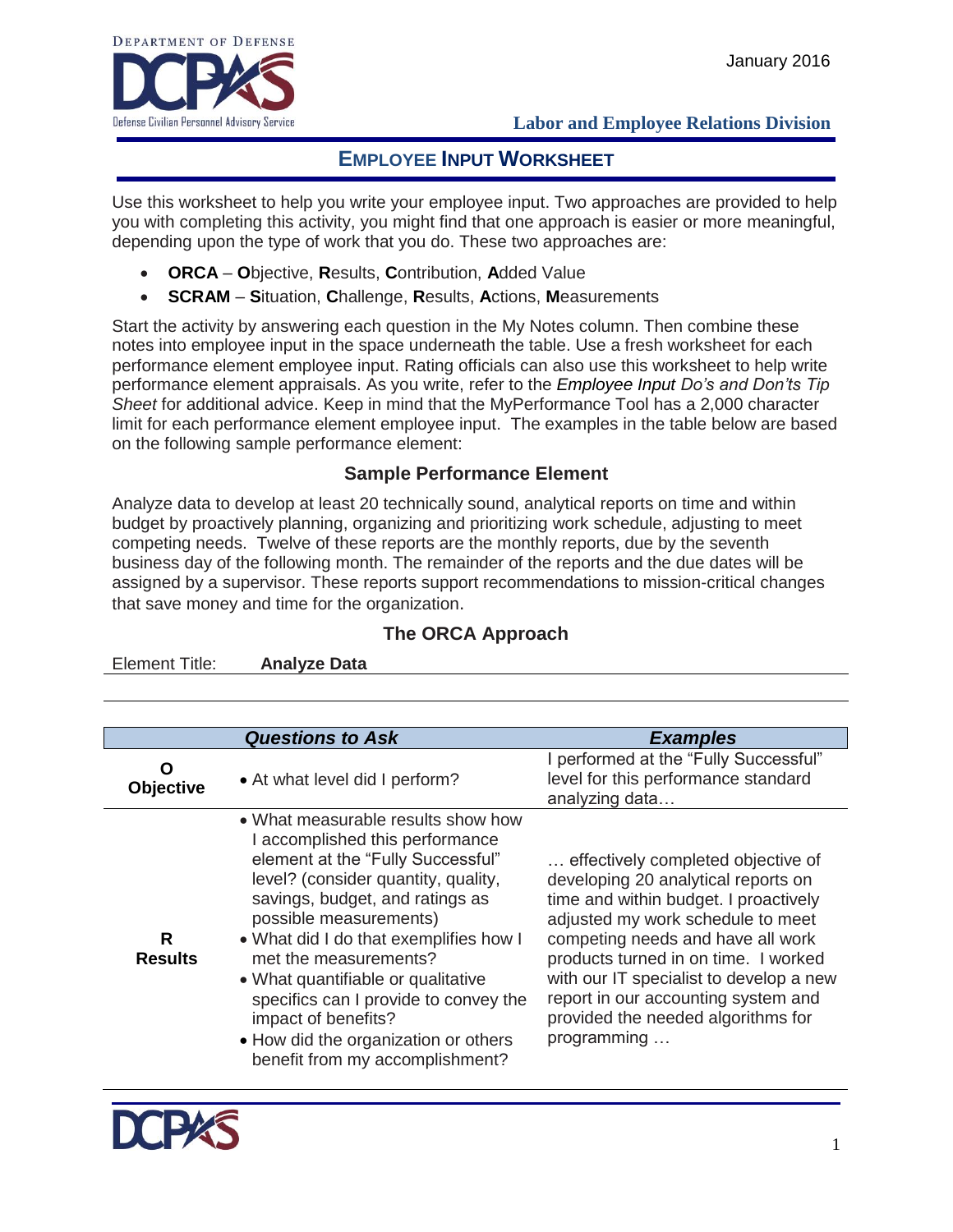

 **Labor and Employee Relations Division**

# **EMPLOYEE INPUT WORKSHEET**

| C<br><b>Contribution</b> | • What critical behaviors did I exhibit<br>relative to achieving or exceeding<br>the performance element?                          | I developed my technical<br>proficiency by taking a course on new<br>research techniques                                                                                                                                             |
|--------------------------|------------------------------------------------------------------------------------------------------------------------------------|--------------------------------------------------------------------------------------------------------------------------------------------------------------------------------------------------------------------------------------|
| A<br><b>Added Value</b>  | • Did I exceed the expectations<br>presented in the performance<br>element? How?<br>• Did I identify and share lessons<br>learned? | the report I developed has reduced<br>production time for monthly reports by<br>3 daysmy supervisor used 3 of my<br>reports as support for<br>recommendations to mission-critical<br>changes resulting in a savings of 10<br>percent |

### **Sample Employee Input**

I performed at the "Fully Successful" level for this performance standard. I effectively analyzed budget data and produced 20 analytical reports on time and within budget. I proactively adjusted my work schedule to meet competing needs and have all work products turned in on time. My supervisor used recommendations I made in three different reports as support for recommendations to mission-critical changes resulting in a 10 percent cost savings. I worked with our IT specialist to develop a new report in our accounting system and provided the needed algorithms for programming. This report has reduced production time for monthly reports by three days in our department. I developed my technical proficiency by taking a course on new research techniques.

|                       | <b>Questions to Ask</b>                                                                                                                                                                                                                                                                                                           | <b>Examples</b>                                                                                                                                                                                   |
|-----------------------|-----------------------------------------------------------------------------------------------------------------------------------------------------------------------------------------------------------------------------------------------------------------------------------------------------------------------------------|---------------------------------------------------------------------------------------------------------------------------------------------------------------------------------------------------|
| S<br><b>Situation</b> | • Why was I assigned this performance<br>element?<br>• What situation did this performance<br>element hope to address or change?                                                                                                                                                                                                  | my role is to provide analytical<br>reports that are foundational<br>support for mission-critical<br>recommendations and budget<br>tracking                                                       |
| С<br><b>Challenge</b> | • What challenges did I face when<br>accomplishing this performance<br>element?<br>o Lack of communication or teamwork?<br>o Difficulty accessing or acquiring<br>resources?<br>o Lacking knowledge or skills?<br>o A process issue?<br>o Short timeframe or other time-related<br>issue?<br>• How did I overcome the challenges? | Organize and prioritize my<br>own work to complete my<br>reports on time while following<br>the standards and procedures<br>Use my technical background<br>to analyze and make<br>recommendations |
| R<br><b>Results</b>   | • What measurable results show how I<br>accomplished this this performance<br>element at the "Fully Successful" level?<br>(consider quantity, quality, savings,<br>budget, and ratings as possible                                                                                                                                | effectively completed objective<br>of developing 20 analytical<br>reports on time and within<br>budget my supervisor used 3<br>of my reports as support for                                       |

# **Using the SCRAM Approach**

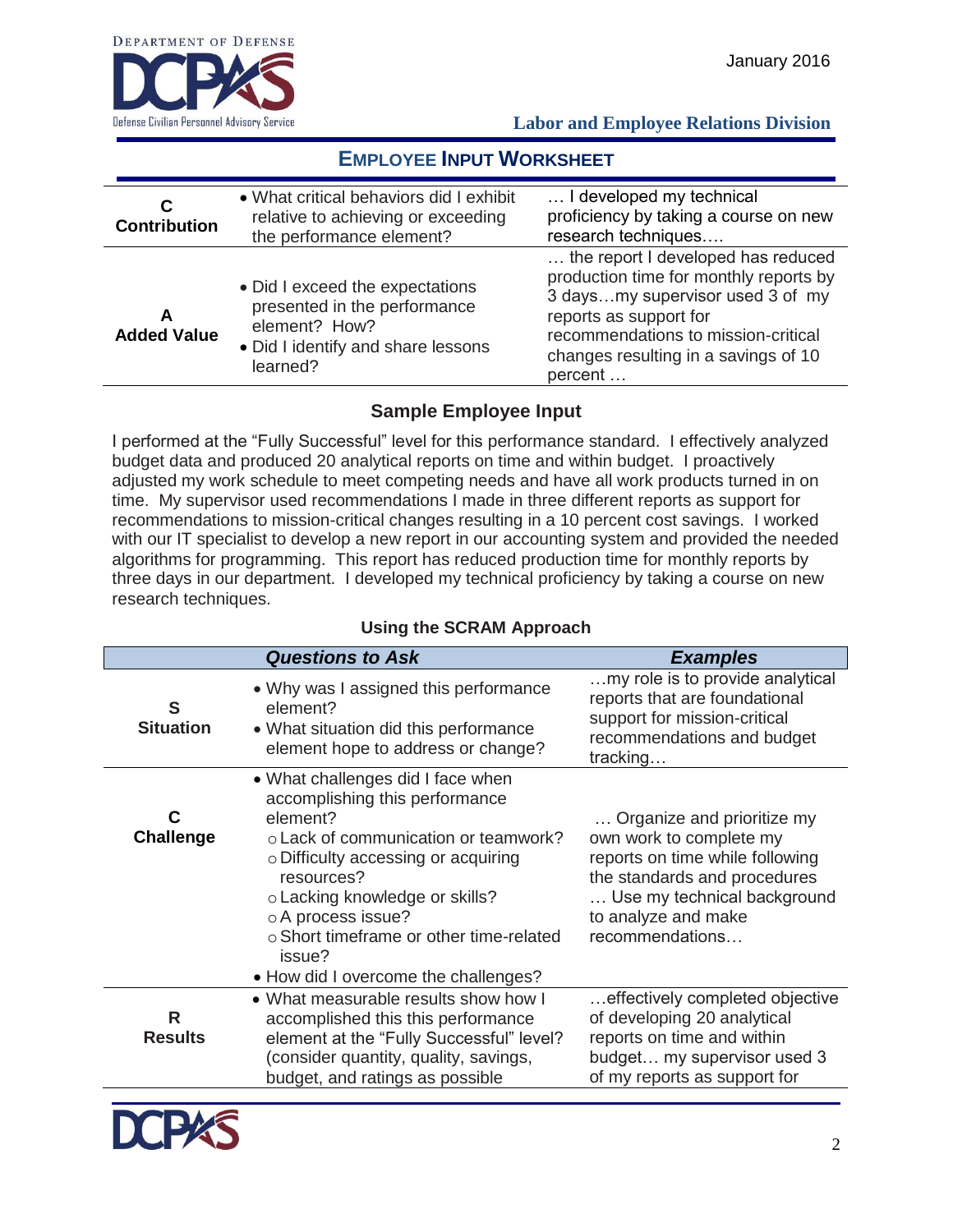

#### **Labor and Employee Relations Division**

# **EMPLOYEE INPUT WORKSHEET**

| R<br><b>Results</b><br>(continued) | measurements)<br>• How did the organization or others<br>benefit from my accomplishment?<br>• What quantifiable or qualitative specific<br>can I provide to convey the impact or<br>benefits?<br>• Did I identify and share lessons learned<br>that can be applied?<br>• How did my results align with<br>organizational goals?                        | recommendations to mission-<br>critical changes resulting in a<br>savings of 10 percent<br>developed a report that has<br>reduced production time in the<br>department for monthly reports<br>by $3$ days                                                                                                                                     |
|------------------------------------|--------------------------------------------------------------------------------------------------------------------------------------------------------------------------------------------------------------------------------------------------------------------------------------------------------------------------------------------------------|-----------------------------------------------------------------------------------------------------------------------------------------------------------------------------------------------------------------------------------------------------------------------------------------------------------------------------------------------|
| A<br><b>Actions</b>                | • How did I influence the outcome?<br>• What were my specific contributions to<br>the team?<br>• Did develop a team or process?<br>$\bullet$ Is the measurement(s) an appropriate<br>determination of performance element<br>achievement?<br>• What critical behaviors did I exhibit<br>relative to achieving or exceeding the<br>performance element? | I worked with our IT specialist to<br>develop a new report in our<br>accounting system and provided<br>the needed algorithms for<br>programming I developed my<br>technical proficiency to learn<br>new research techniques by<br>taking a course. I used my new<br>knowledge in a team project to<br>add more useful detail to the<br>report |
| M<br><b>Measurements</b>           | • What quantifiable or qualitative specific<br>can I provide to convey the impact or<br>benefits to my organization?<br>• How did I perform against each specific<br>measure in the performance element?<br>• What did I do that exemplifies how I met<br>or exceeded the performance element?                                                         | effectively completed objective<br>of developing 20 analytical<br>reports on time and within<br>budget I proactively adjusted<br>my work schedule to meet<br>competing needs and have all<br>work products turned in on time.                                                                                                                 |

#### **Sample Employee Input**

I performed at the "Fully Successful" level for performance standard. My role is to provide analytical reports that are foundational support for mission-critical recommendations and budget tracking. To this end, I effectively analyzed budget data and produced 20 analytical reports on time and within budget. My supervisor used recommendations I made in three different reports as support for recommendations to mission-critical changes resulting in a 10 percent cost savings. One of the challenges I faced was in November the mission-focus of my unit shifted and I needed to adapt and shift my focus to a new area of analysis and a different way of reporting. As I did this, I discovered that some of the information we needed was not readily available from our accounting software's existing reports. I worked with our IT specialist to develop a new report and I provided the needed algorithms for programming. This report has reduced production time for monthly reports by three days in our department. I proactively adjusted my work schedule to meet competing needs and have all work products turned in ontime. Also, to help me adjust to the new focus, I developed my technical proficiency by taking a course on new research techniques.